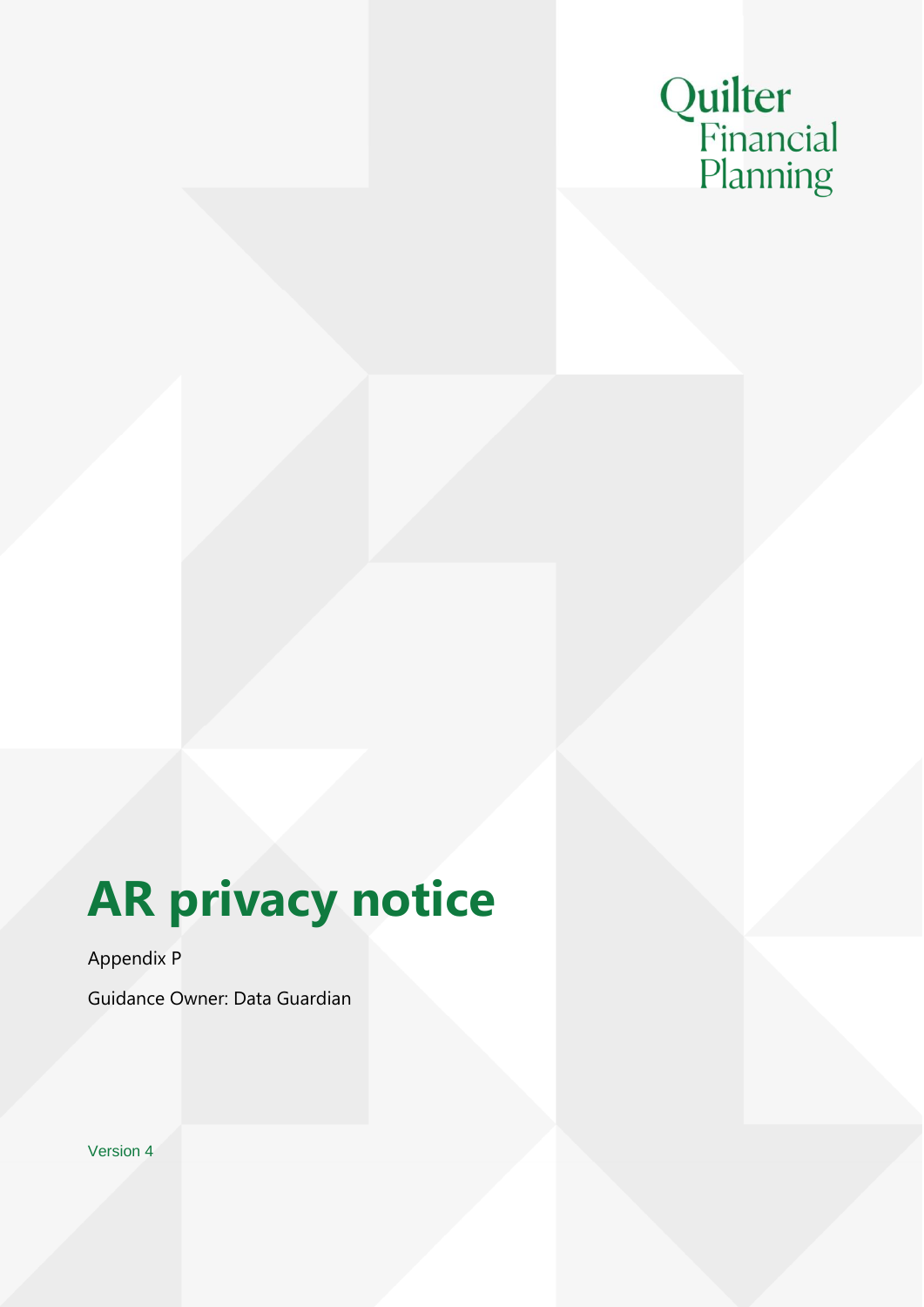

# Customer privacy notice

At Derry Mortgage Solutions we respect your privacy and the confidentiality of your personal information.

#### **Who are we?**

Derry Mortgage Solutions is an appointed representative of Quilter Wealth Limited {and Quilter Mortgage Planning Limited who is part of the Quilter Group of companies.

For further details on the companies in our group, please visit https://www.quilter.com/about-us/our-brands/

This Privacy Notice explains:

- $\triangleright$  Who we are
- $\triangleright$  What personal information we collect
- $\triangleright$  How we use your personal information
- $\triangleright$  Who we share your information with and why
- ➢ How we keep your information secure
- ➢ Your rights
- $\triangleright$  How to contact us

#### **Who we are**

Derry Mortgage Solutions provide financial planning solutions and advice through experienced and qualified advisers based in the UK.

Currently, Derry Mortgage Solutions and Quilter Financial Planning (Quilter) jointly determine the purposes and means of processing personal client data relating to giving advice. This means we're joint data controllers for these core advice giving activities and therefore responsible for managing this client data and ensuring compliance.

However, Derry Mortgage Solutions is solely responsible for some activities, for example any direct marketing that we undertake.

#### **What personal information we collect**

Personal information includes your name, address, or phone number and other information that isn't otherwise publicly available. We collect personal information about you when you contact us about products and services, visit a financial advisor, visit a website we may have or register to receive one of our newsletters (if applicable).

The type of personal information we collect will depend on the purpose for which it is collected and includes:

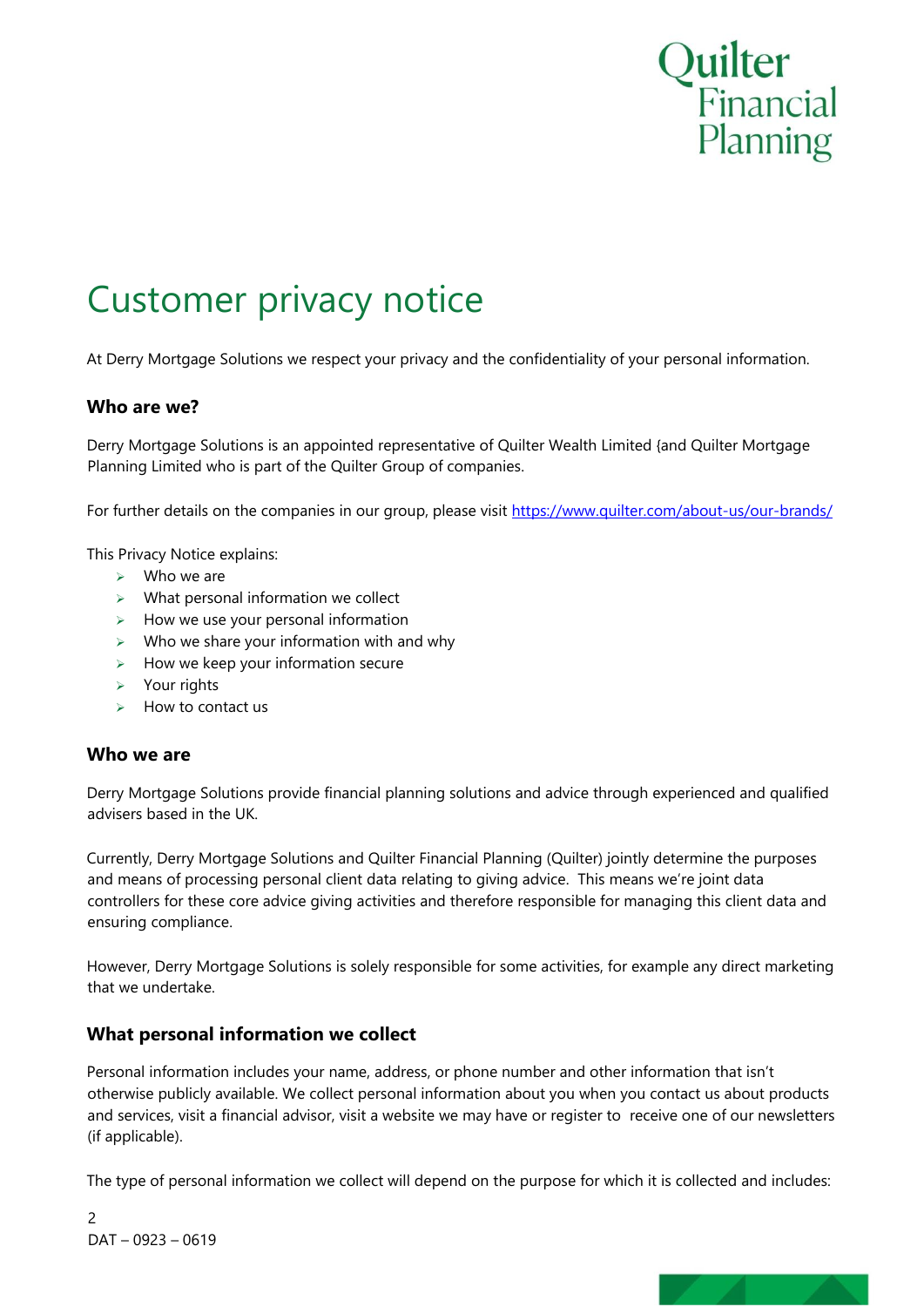

- ➢ Contact details
- $\triangleright$  Information to verify your identity
- $\triangleright$  Family, lifestyle, health and financial information
- ➢ Payment details

We collect personal information directly from you. For example, we ask for personal information at the start of our relationship and in subsequent communications, in order to check your identity and protect you from fraud. This is a legal requirement and is important to help safeguard you against potential crime.

#### Special category information

In some instances, it is necessary to collect more sensitive information (such as health or lifestyle information) which is called special category data. This is to allow us to provide our financial advice service to you. We will always obtain your consent during the advice process to gather this data and explain what information we require and why it is needed. Sensitive personal information will always be processed and stored securely. You can withdraw your consent at any time to us processing this data, however, this may mean that you can no longer access the service or product the information was gathered for.

#### Cookies [only applicable if the firm have a website]

We also collect information about you from other sources. For example, our website automatically collects information from your computer using "cookies" which provides us with limited personal information. Cookies are small text files that are placed on your computer by websites that you visit. They're widely used in order to make websites work, or work more efficiently, as well as to provide information to the website owners. For further information visit www.aboutcookies.org or www.allaboutcookies.org.

You can set your browser not to accept cookies and the above websites tell you how to remove cookies from your browser. However, in a few cases, some of our website features may not function as a result.

#### **Data retention**

We keep your personal information only as long as is necessary for the purpose for which it was collected and to meet regulatory or legislative requirements. Personal information will be securely disposed of when it's no longer required, in accordance with our Data Retention and Disposal Schedule. A copy of this is available using the contact details below.

#### **On what basis do we collect data?**

The processing of your personal data is allowed under a number of lawful bases. The data required for the provision of products and services is processed on the basis there's a contract with you to do so. Any relevant marketing activity we undertake is done because, as a firm, we have a legitimate interest to do so. However, you have rights, as listed below, which impact how we can use and process your data.

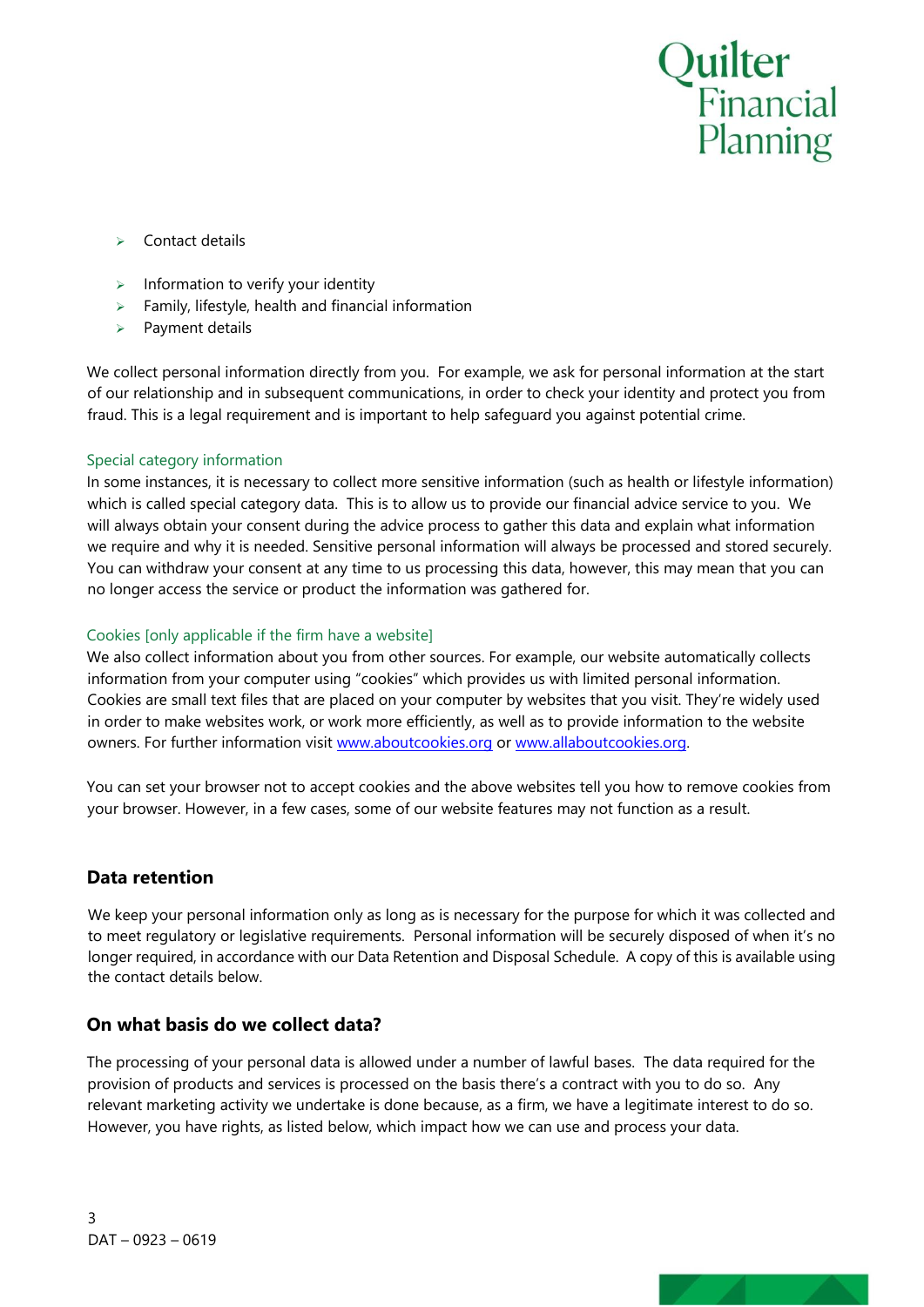

#### **How we use your personal information**

We process your information in order to support and maintain our contractual relationship with you and to comply with legal and regulatory requirements. This includes the following:

- $\triangleright$  Providing our advice, products or services to you
- $\triangleright$  Carrying out transactions you have requested
- $\geq$  Confirming and verifying your identity for security purposes
- $\triangleright$  Credit scoring and assessment, and credit management (where applicable)
- $\geq$  Detecting and preventing fraud, crime, money laundering or other malpractice.

We also process your data for specific business purposes to enable us to give you the best products and services and the best and most secure experience. For example, we process your information to send you marketing that is tailored to your interests.

Our business purposes include the following:

- $\geq$  Enhancing, modifying, and personalising our services for the benefit of our customers
- $\triangleright$  Providing communications which we think will be of interest to you
- ➢ Market or customer satisfaction research or statistical analysis
- $\geq$  Audit and record keeping purposes
- $\triangleright$  Enhancing the security of our network and information systems.

You have the right to object to this processing if you wish, please see "YOUR RIGHTS" section below. Please bear in mind that if you object this may affect our ability to carry out the tasks above for your benefit.

We may also process your personal data as part of an acquisition or sale. Should this happen, you will be notified about any change to processing or data controller arising as a result of this activity.

#### **Who we share your information with and why**

We share your information with trusted third parties who perform tasks for us and help us to provide the services you require these include:

- ➢ Quilter Financial Planning Limited;
- ➢ Other adviser firms in the network for the purpose of providing you with advice (with your knowledge);
- $\triangleright$  The Quilter Group of companies to enhance the services and products we can offer you;
- $\triangleright$  Third parties to verify your identity, in line with money laundering or other requirements (this may involve carrying out checks with credit reference databases);
- $\triangleright$  Third parties who perform tasks for us to help us set up or service your plan (these third parties may be based in countries outside the European Economic Area (EEA) but where they are, we'll undertake an assessment of safeguards in place);
- $\triangleright$  Other organisations, including regulatory bodies, the police and fraud prevention agencies, to prevent and detect fraud;

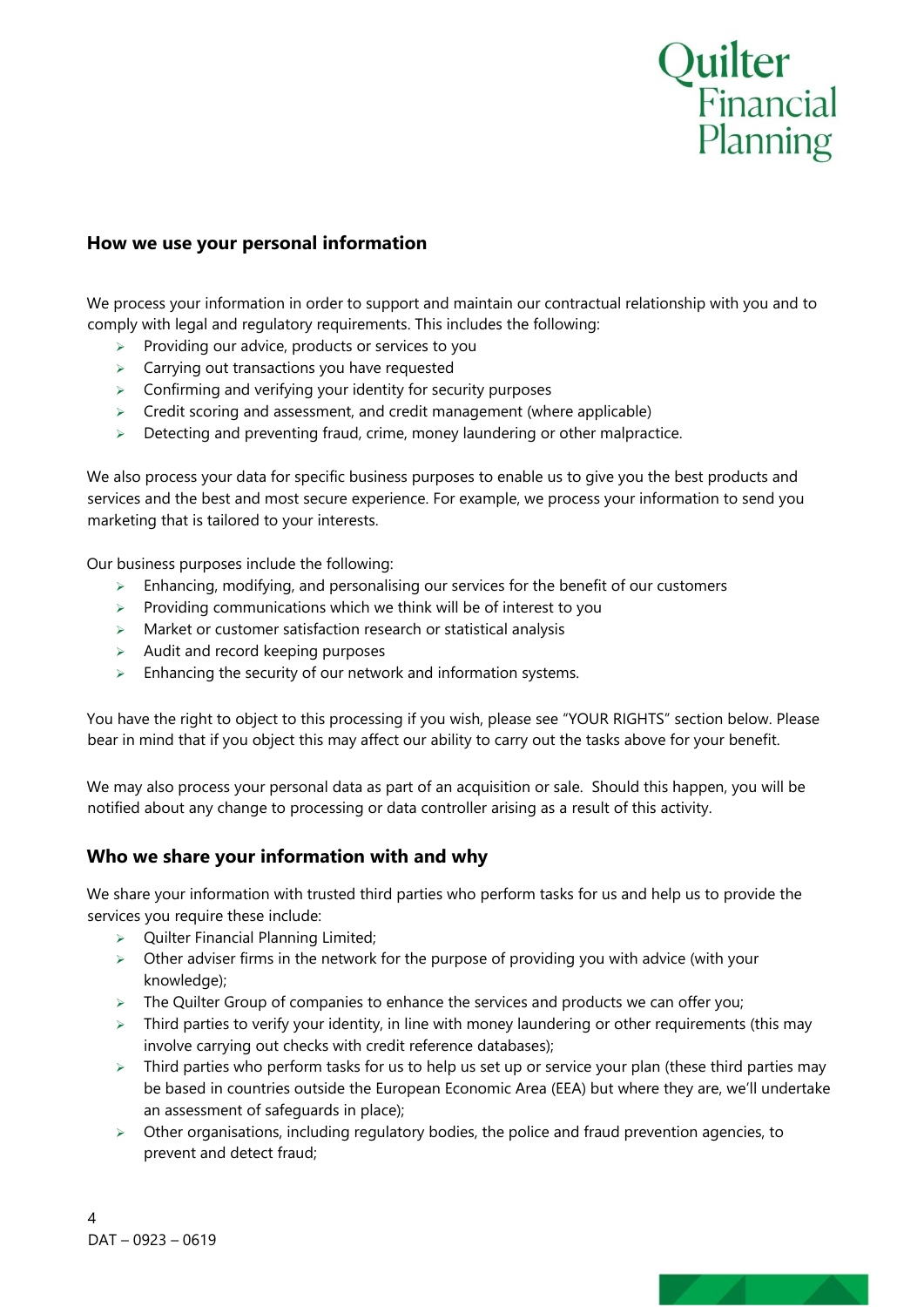

 $>$  Third parties where required by law, court order or requlation; and  $>$  Third parties as part of an acquisition or sale.

#### **How we keep your information secure**

We're committed to ensuring the confidentiality of the personal information that we hold and we continue to review our security controls and related policies and procedures to ensure that your personal information remains secure.

When we contract with third parties, we impose appropriate security, privacy and confidentiality obligations on them to ensure that personal information is kept secure.

If we work with third parties in countries outside the EU, we ensure these are countries that the European Commission has confirmed have an adequate level of protection for personal information, or the organisation receiving the personal data has provided adequate safeguards.

In limited circumstances, data may be accessed outside of the EEA i.e. by employees when they travel. In these circumstances, we ensure there are appropriate information security measures in place to safeguard your information.

#### **Your rights**

Derry Mortgage Solutions tries to be as open as it can be in terms of giving people access to their personal information and therefore have outlined your rights below. This privacy notice was drafted with brevity and clarity in mind, therefore further information can be gathered by contacting us using the details below, or more information about your data protection rights can be found here:

https://ico.org.uk/fororganisations/guide-to-the-general-data-protection-regulation-gdpr/individual-rights/

#### Marketing

You have the right to opt out of receiving marketing information and tell us what your communication preferences are by contacting Quilter Financial Planning using the details provided at the end of this notice or by using the opt out option below or on any email marketing. You may opt out at any time if you don't want to receive any further communications of this nature.

#### Individual data rights and requests

- ➢ The right to be informed You can request that we provide 'fair processing information', typically through this privacy notice;
- ➢ The right of access You may request a copy of the personal information we hold about you using the contact details found on the end of this privacy notice;
- ➢ The right to rectification The accuracy of your personal information is important to us. You have the right to ask us to update or correct your personal information;
- $\triangleright$  The right to erasure You may request the deletion or removal of personal data where there's no compelling reason for its continued processing;

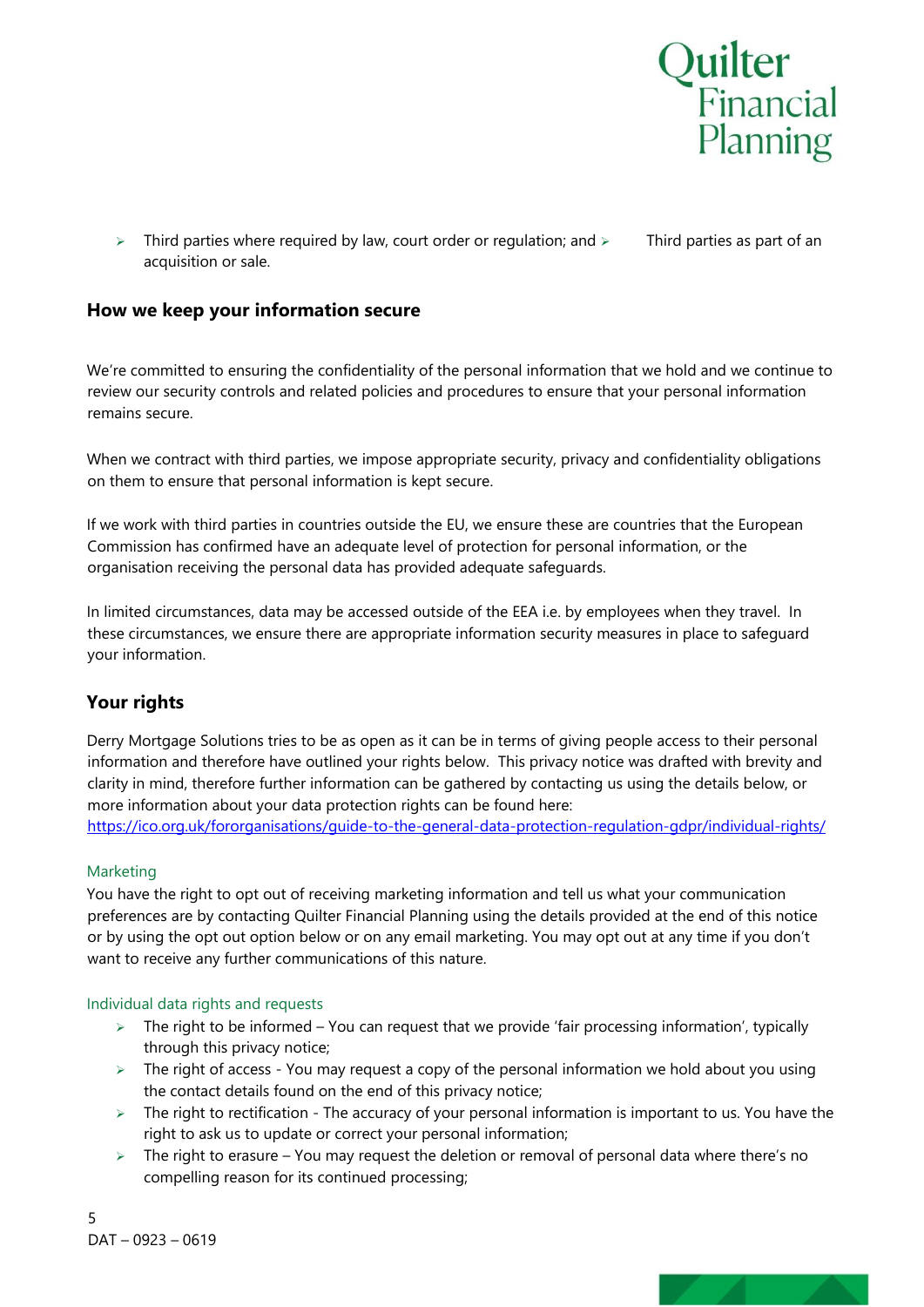

- $\triangleright$  The right to object You may object to the processing of your data based on legitimate interests;
- ➢ The right to restrict processing You have a right to request we 'block' or suppress processing of your personal data;
- $\triangleright$  The right to data portability You may request to obtain and reuse your data; and  $\triangleright$  The right not to be subject to automated decision-making including profiling.

If you wish to correct, restrict, delete or make changes to your personal information, or any of the data subject rights listed above, please contact us at the number/address listed below.

#### **How to contact us**

If you have questions about this notice, need further information about our privacy practices, or wish to give or withdraw consent, exercise preferences or correct your personal information, please contact us using the following details. Quilter will liaise with Derry Mortgage Solutions on your behalf to effect your requests.

The Office of Data Protection Quilter Financial Planning Limited Wiltshire Court Farnsby Street Swindon Wiltshire SN1 5AH

0161 488 3559 QFPDataGuardian@quilter.com

#### **How to complain**

If you wish to raise a complaint about how we have handled your personal data, you can contact The Office of Data Protection who'll investigate the matter.

If you're not satisfied with our response, or believe we're not processing your personal data in accordance with the law, you can complain to our regulator:

Information Governance Department Information Commissioner's Office Wycliffe House Water Lane Wilmslow Cheshire SK9 5AF

6 DAT – 0923 – 0619